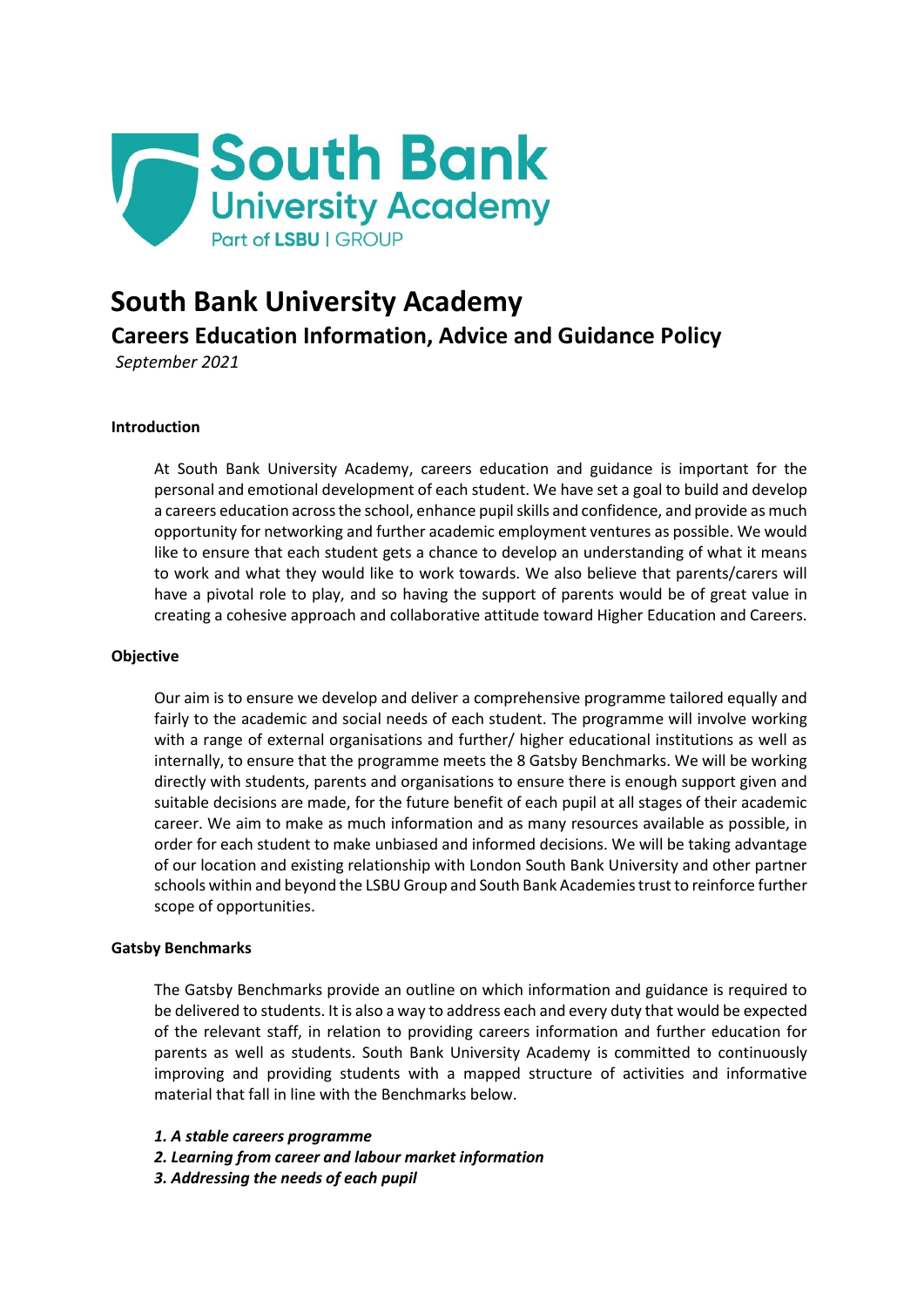- *4. Linking curriculum learning to careers*
- *5. Encounters with employers and employees*
- *6. Experiences of workplaces*
- *7. Encounters with further and higher education*
- *8. Personal guidance*

For further reading on the Gatsby Benchmarks and related articles then please visit this website:

https://www.gatsby.org.uk/education/focus-areas/good-career-guidance

#### **Student Entitlement**

Each student will be expected to acquire experience, understanding and skills in a range of areas as they progress through their key stages. These areas aim to build on their knowledge and aid them in deciding on their actions as they seek to progress. The fundamental goal of early careers education is to positively impact attendance, punctuality and behaviour within the school as well as raise aspirations.

- **KS3** Year 7: Introduction in to career prospects and higher education Year 8: Introduction in Entrepreneurism Year 9: Understanding the labour market
- **KS4** Year 10: Understanding the world of work Year 11: Understanding further education, HEI and Apprenticeship pathways
- **KS5** Year 12 & 13:
	- Understanding higher education and the labour market
	- Understanding pathways
	- Participating in work related provisions
	- Researching HEIs and using UCAS

#### **Governor Involvement**

The Governing body of the school will have a duty to students to ensure the aims outlined in this document are held in to account and fulfilled to all students without discrimination. The Governing body will also ensure that the 8 Gatsby Benchmarks are continuously being met, as well as support areas in need of development.

#### **Measuring Impact**

Aligning with the aim of the Careers Programme delivery, the focus is to ensure students make informed decisions about their future prospects after leaving South Bank University Academy. The ultimate goal is that by the end of year 11 and 13, there are no students on the NEET register or on the destinations data. The purpose of measuring the impact of Careers will help to inform any potential future developments for each activity and its compliance against the 8 Gatsby Benchmarks.

#### **Tracking**

All activities and sessions delivered to students will be generally recorded for each pupil after they have occurred. Tailored programmes for categorised students will also be done in the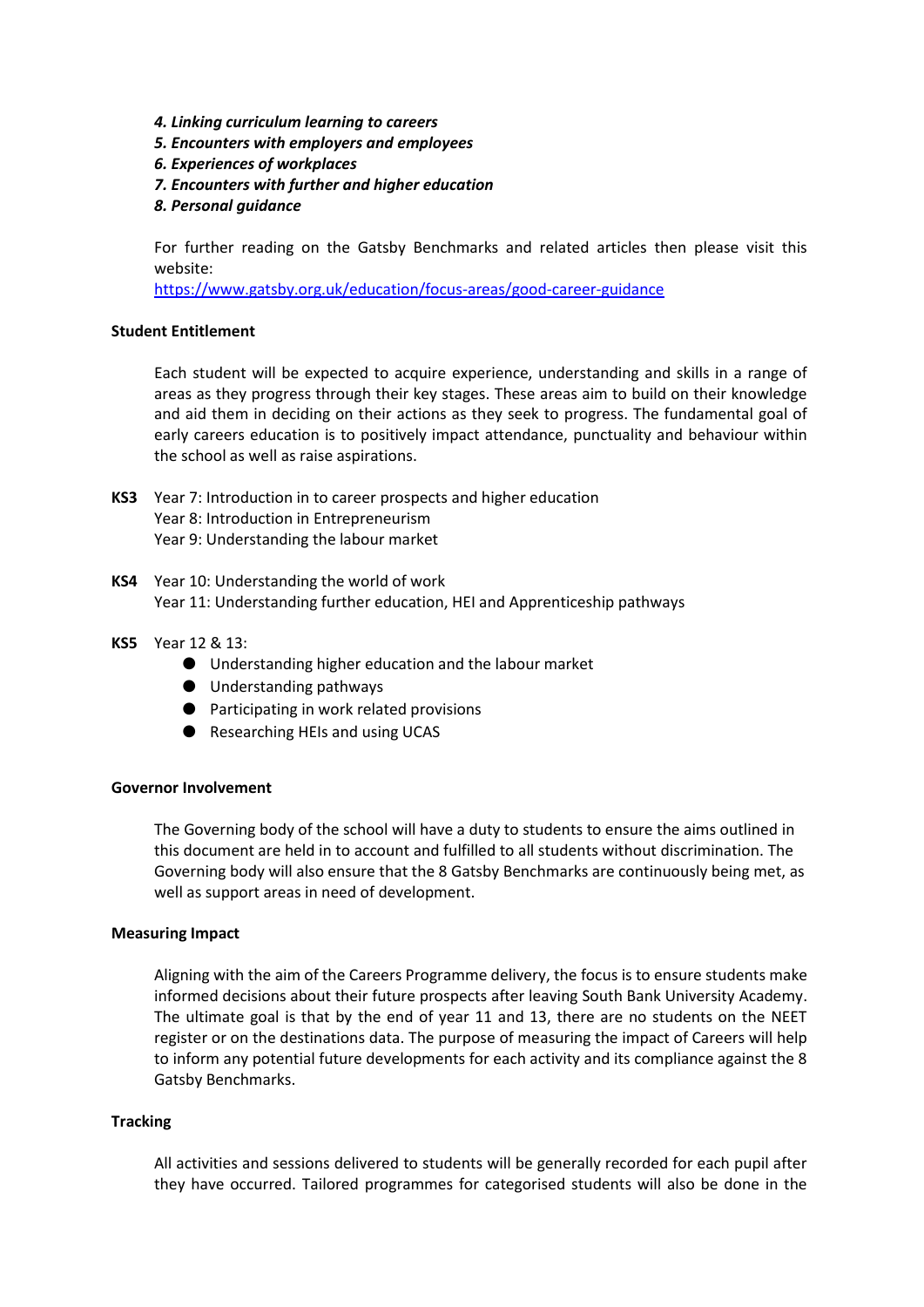same way. Depending on year group, students will also be using various online platforms to research and record their own achievements.

#### **The Access Project (TAP) – Partnership**

South Bank University Academy work with The Access Project (TAP) to offer further support to students who meet a specified academic criteria and are aspiring to go on to study at Oxbridge / Russell Group Universities. TAP work with more able students from disadvantaged backgrounds, providing in-school support and personalised tuition, to help them gain access to top universities. The programmes comprises both tutoring and mentoring where students are matched up with tutors for their chosen subjects. Students also have access to societies, one to one mentoring, information sessions and further support. TAP publish their own provisions which they share directly with the school, should parents/ students wish to see a copy then they are required to put forward a written request and send to the Careers Lead.

#### **SEND/ Looked After/ Risk of NEET**

Students falling under specific vulnerable categories will receive further tailored support to ensure that they have a set pathway to work towards whilst still in education. Careers will work across various departments within the school and seek out further external support to identify and support these students. A collaborative approach will be taken by all necessary staff members to give the student as much opportunity as possible by providing early intervention. Should we highlight when this is due to take place? Or is it enough that it is on the delivery programme?

#### **Careers Guidance**

Students will have access to an impartial Careers Adviser in order to receive guided information on further/ higher education and other training pathways, as well as goal setting and receiving advice on skills building. Careers guidance is available by appointment to all students in lower years however, students in years 10 to 13 will be required to have at least one meeting. A Careers Adviser will also work closely with students who are at risk of becoming NEET in order to help them make realistic and informed decisions on improving work output, attitude towards education, and future goal setting. There will be an online form which students will need to complete before meeting with an adviser and will receive feedback after.

#### **Careers Curriculum & Management**

Students will receive the benefits of being able to participate in careers related activities where teachers incorporate subject topics and careers content. The aim is to discover further subject related opportunities, drive ambition, develop confidence and encourage further participation and attendance. Staff will be encouraged to make use of resources made available from external programmes as well as their own lesson plans.

The Careers Leader is responsible for taking lead in co-ordinating and supporting the implementation of careers related education and activities across the school. This will be under the management of the SLT member responsible for Careers and/or Pastoral leads. The scope of Careers will also require the input of form tutors and non-teaching staff. Much of the provision will be delivered through the Enrichment and Day 10 programme, form time and assemblies.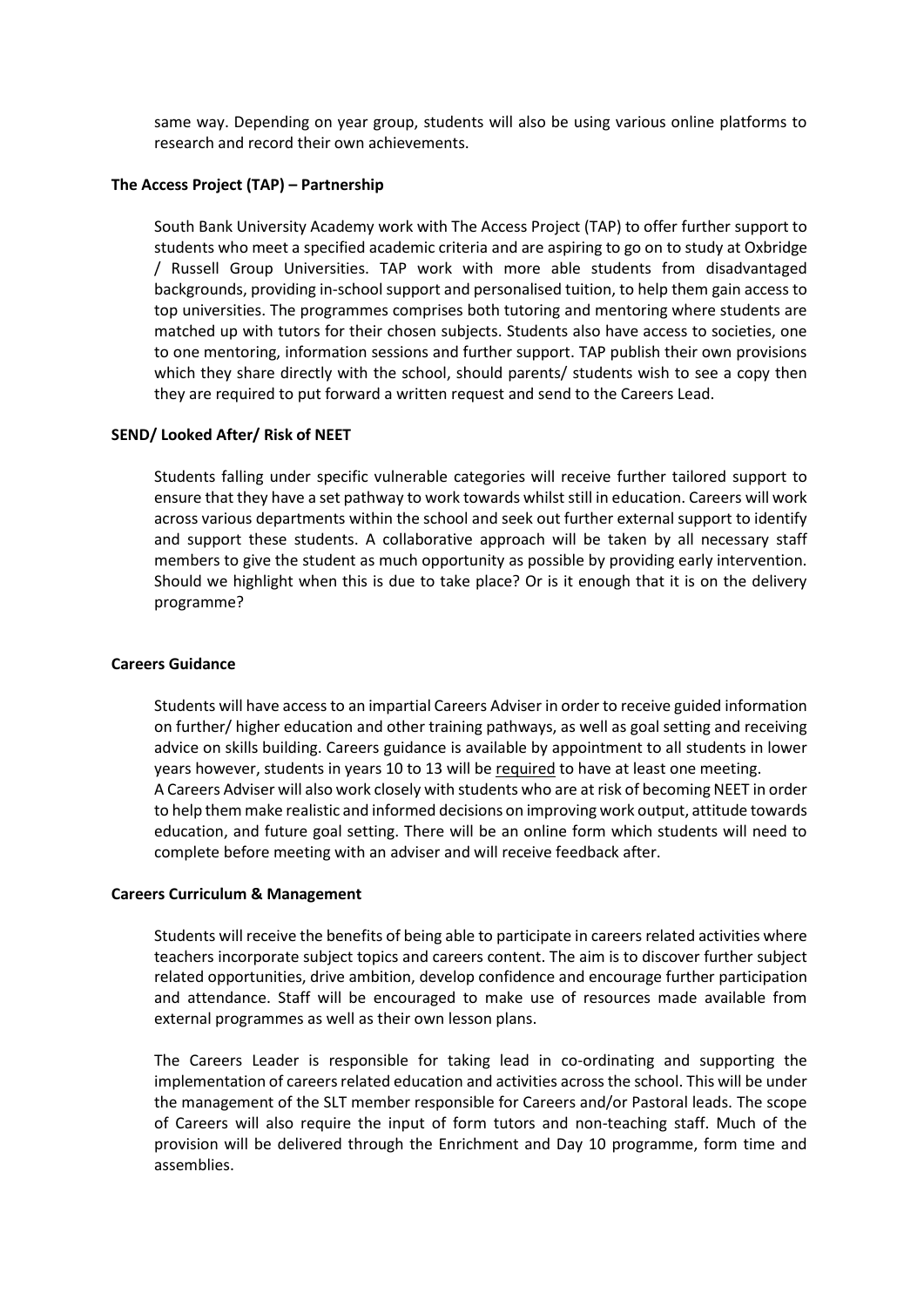#### **Staff Development**

Staff are required to undergo various training sessions where it is relevant and dependent on their level of involvement in the careers programme, or a particular year group. The school will be working internally and with external organisations to deliver training and PD sessions to staff (or to those participating directly in the delivery of Careers education). The Careers Leader will be going to various CPD and external conferences to remain current with best practice and ensure it is reflected in the existing provision. The Careers Lead will also work with external organisations to build networks and partnerships on the school's behalf.

### **Parent/ Carer Involvement**

South Bank University Academy understands that parents/carers are a crucial driver in the decisions made by each pupil, we wish to work collaboratively to ensure the school is doing enough to support families and students when making informed decisions. The Careers Leader is available to meet with parents/carers and students when requested in order to make sure agreed plans and actions are put in place which support the student and resolve any issues. Should parents/carers also require further information, resources or to raise any concerns then they are welcome to contact the Careers Leader in writing. Parents/carers will be invited to attend specific related events when they are open for them to do so.

The school's expectations of parents/carers is to ensure their child is equipped for any careers related provision, ready to engage, is not disruptive and conducts themselves in an excellent manner. The school also asks that parents/carers are able to raise any concerns regarding their child with the relevant members of staff as well as with the Careers Lead, especially in cases when there is a concern of students at risk of becoming NEET. Constructive suggestions on improving the delivery of the Careers programme are also welcomed from students, staff, external organisations and parents/carers.

#### **Resources**

Careers information is accessible to students online. Opportunities will be sent via email and other information is published on Google Classrooms for students to look at. Students are encouraged but also required to demonstrate a certain level of independence.

Teacher resources are made available via Google drive and shared with all staff.

#### **Destinations Data**

The Careers Leader will assist, and work collaboratively with the school (Attendance Officer/ Pastoral Lead) and the Local Authority in collecting destinations data on students who have completed KS4 and KS5. This information will be updated as and when necessary and shared with the Local Authority (Southwark Council Education Department). This information is to ensure the school is compliant and tracking student progress for at least 2 years post education with UAE South Bank.